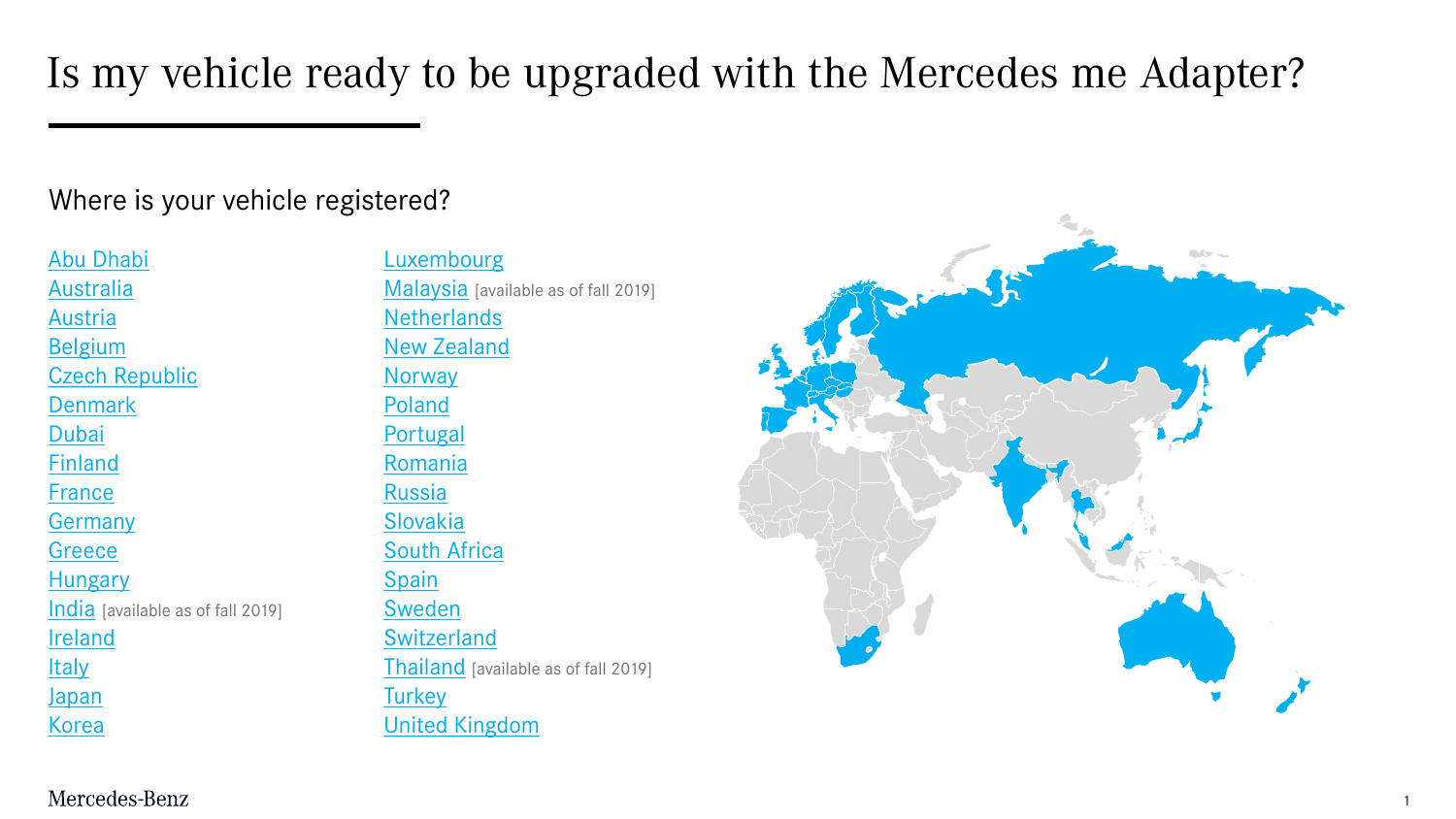<span id="page-1-0"></span>Germany, Belgium, France, Ireland, Italy, Luxembourg, Netherlands, Austria, Poland, Switzerland, Slovakia, Spain, Czech Republic, Hungary, United Kingdom

| <b>Model</b>   | <b>Model series</b> | Year              |
|----------------|---------------------|-------------------|
| A-Class        | 169, 176            | 2004 - 09/2015    |
| <b>B-Class</b> | 245, 246            | 2005 - 11/2014    |
| C-Class        | 204, 205            | 2007 - 09/2014    |
| C-Coupé        | 204                 | 2011 - 06/2015    |
| CL             | 216                 | $2006 - 2014$     |
| CLA            | 117                 | 2012 - 11/2014    |
| <b>CLS</b>     | 218, 219            | 2004 - 09/2014    |
| E-Class        | 211, 212            | 2002 - 03/2015    |
| E-Cabriolet    | 207                 | $2010 - 03/2015$  |
| E-Coupé        | 207                 | 2009 - 03/2015    |
| G-Class        | 463                 | 07/2012 - 08/2016 |
| GL             | 164, 166            | $2006 - 2015$     |
| GLA            | 156                 | 2013 - 09/2015    |
| <b>GLK</b>     | 204                 | $2008 - 2015$     |
| M-Class        | 164, 166            | $2005 - 2015$     |
| R-Class        | 251                 | $2005 - 2017$     |
| S-Class        | 221, 222            | 2005 - 09/2014    |
| S-Cabriolet    | 217                 | 2015 - 05/2016    |
| S-Coupé        | 217                 | 2014 - 05/2016    |
| <b>SL</b>      | 231                 | 2012 - 03/2016    |
| <b>SLK</b>     | 171, 172            | 2003 - 03/2016    |
| <b>SLS AMG</b> | 197                 | 2009 - 2014       |
| Sprinter       | 906                 | $2006 - 2018$     |
| V-Class        | 447                 | 2014 - 09/2016    |
| Viano/Vito     | 639                 | $11/2010 - 2014$  |
| Vito           | 447                 | 2014 - 05/2019    |



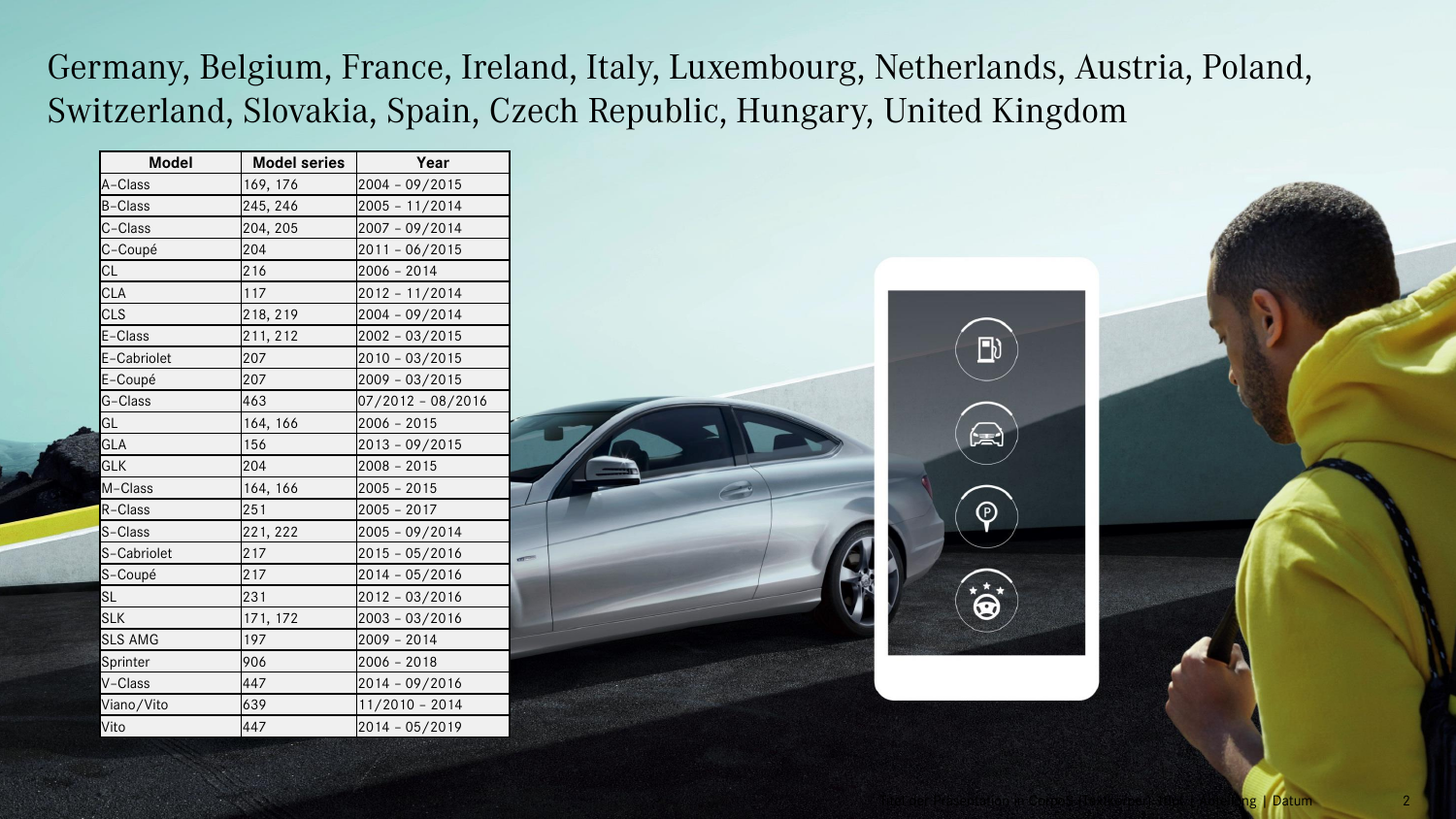# <span id="page-2-0"></span>Portugal, Sweden, Denmark, Norway

| <b>Model</b>     | <b>Model series</b> | Year              |
|------------------|---------------------|-------------------|
| A-Class          | 169, 176            | 2004 - 03/2016    |
| B-Class          | 245, 246            | 2005 - 03/2016    |
| C-Class          | 204, 205            | 2007 - 03/2016    |
| C-Coupé          | 204, 205            | $2011 - 03/2016$  |
| CL               | 216                 | $2006 - 2014$     |
| <b>CLA</b>       | 117                 | 2012 - 03/2016    |
| <b>CLS</b>       | 218, 219            | 2004 - 03/2016    |
| E-Class          | 211, 212            | 2002 - 03/2016    |
| E-Cabriolet      | 207                 | 2010 - 03/2016    |
| E-Coupé          | 207                 | 2009 - 03/2016    |
| G-Class          | 463                 | 07/2012 - 08/2016 |
| GL/GLS           | 164, 166            | $2006 - 03/2016$  |
| GLA              | 156                 | $2013 - 03/2016$  |
| <b>GLC</b>       | 253                 | $2015 - 03/2016$  |
| <b>GLE</b>       | 166                 | $2015 - 03/2016$  |
| <b>GLE Coupé</b> | 292                 | $2015 - 03/2016$  |
| <b>GLK</b>       | 204                 | $2008 - 2015$     |
| M-Class          | 164, 166            | $2005 - 2015$     |
| R-Class          | 251                 | $2005 - 2017$     |
| S-Class          | 221, 222            | $2005 - 03/2016$  |
| S-Cabriolet      | 217                 | $2015 - 05/2016$  |
| S-Coupé          | 217                 | 2014 - 05/2016    |
| SL               | 231                 | 2012 - 03/2016    |
| <b>SLK</b>       | 171, 172            | 2003 - 03/2016    |

| <b>Model</b>   | <b>Model series</b> | Year               |
|----------------|---------------------|--------------------|
| <b>SLS AMG</b> | 197                 | 2009 - 2014        |
| Sprinter       | 906                 | l2006 - 2018       |
| V-Class        | 447                 | $[2014 - 09/2016]$ |
| Viano/Vito     | 639                 | 11/2010 - 2014     |
| Vito           | 447                 | 2014 - 05/2019     |

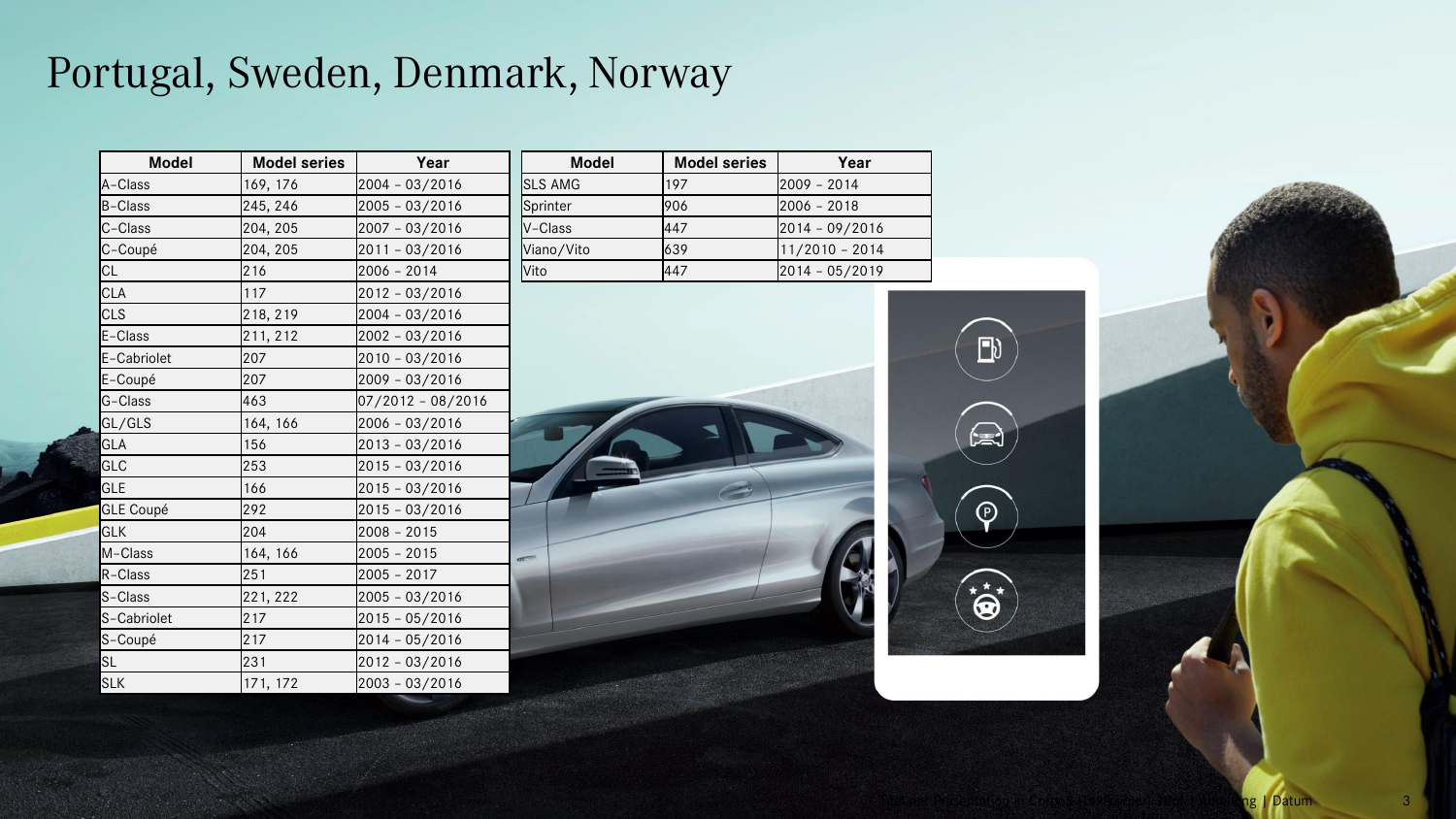#### <span id="page-3-0"></span>Finland

| <b>Model</b>     | <b>Model series</b> | Year                |
|------------------|---------------------|---------------------|
| A-Class          | 169, 176            | $2004 - 06/2016$    |
| B-Class          | 245, 246            | $2005 - 06/2016$    |
| C-Class          | 204, 205            | 2007 - 06/2016      |
| C-Coupé          | 204, 205            | 2011 - 06/2016      |
| CL               | 216                 | 2006 - 2014         |
| <b>CLA</b>       | 117                 | $2012 - 06/2016$    |
| <b>CLS</b>       | 218, 219            | $2004 - 06/2016$    |
| E-Class          | 211, 212            | $2002 - 06/2016$    |
| E-Cabriolet      | 207                 | 2010 - 06/2016      |
| E-Coupé          | 207                 | 2009 - 06/2016      |
| G-Class          | 463                 | $07/2012 - 08/2016$ |
| GL/GLS           | 164, 166            | $2006 - 07/2016$    |
| GLA              | 156                 | $2013 - 06/2016$    |
| GLC              | 253                 | $2015 - 06/2016$    |
| GLE              | 166                 | 2015 - 07/2016      |
| <b>GLE Coupé</b> | 292                 | $2015 - 07/2016$    |
| <b>GLK</b>       | 204                 | $2008 - 2015$       |
| M-Class          | 164, 166            | $2005 - 2015$       |
| R-Class          | 251                 | 2005 - 2017         |
| S-Class          | 221, 222            | $2005 - 06/2016$    |
| S-Cabriolet      | 217                 | $2015 - 06/2016$    |
| S-Coupé          | 217                 | 2014 - 06/2016      |
| <b>SL</b>        | 231                 | 2012 - 06/2016      |
| <b>SLK</b>       | 171, 172            | 2003 - 06/2016      |
| <b>SLS AMG</b>   | 197                 | $2009 - 2014$       |

| <b>Model</b> | <b>Model series</b> | Year           |
|--------------|---------------------|----------------|
| Sprinter     | 1906                | l2006 – 2018   |
| V-Class      | 447                 | 2014 - 09/2016 |
| Viano/Vito   | 639                 | 11/2010 - 2014 |
| Vito         | 447                 | 2014 - 05/2019 |



ng <mark>| D</mark>atum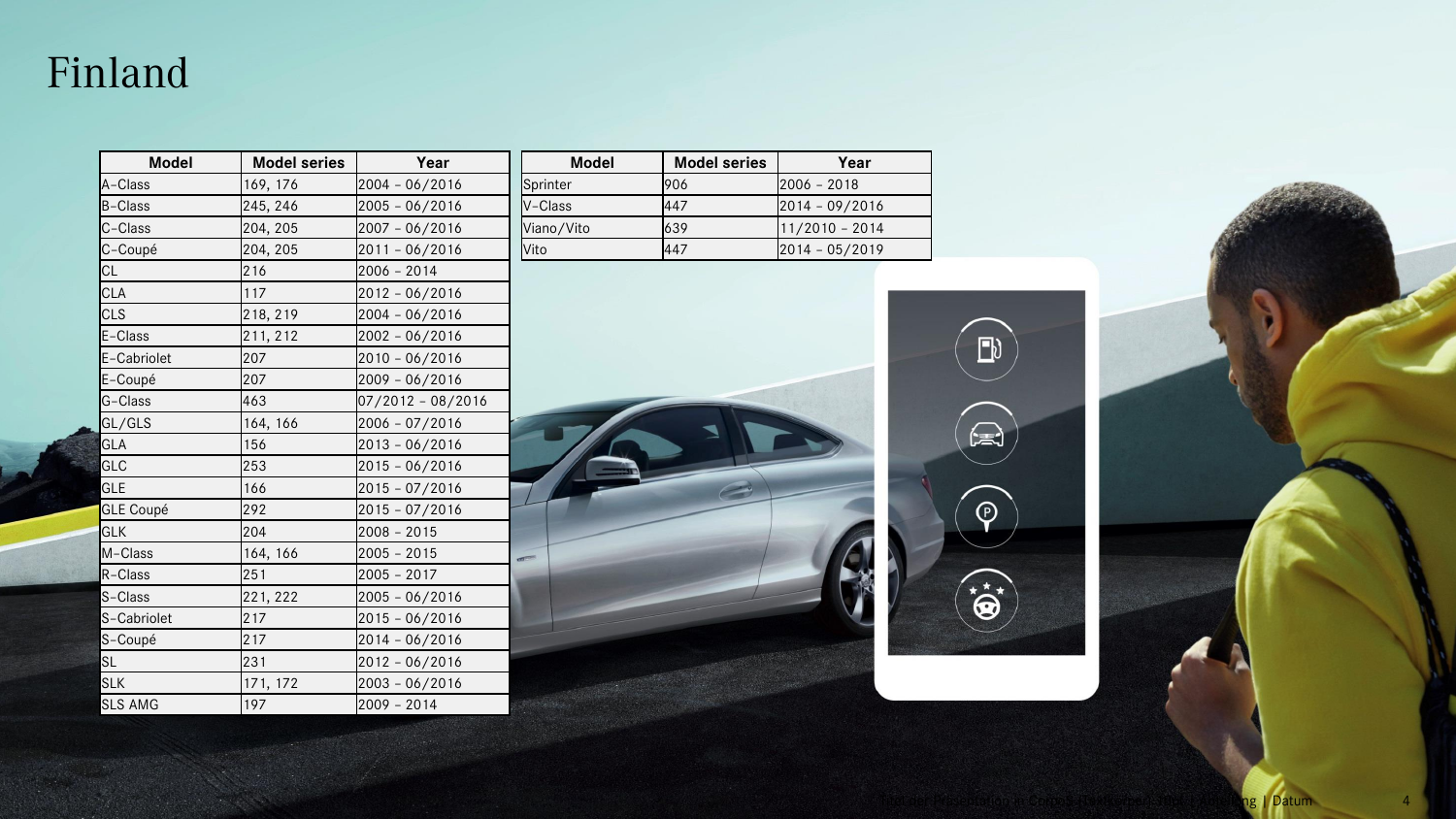## <span id="page-4-0"></span>Turkey and South Africa

| <b>Model</b>     | <b>Model series</b> | Year              |
|------------------|---------------------|-------------------|
| A-Class          | 169, 176            | 2004 - 12/2016    |
| B-Class          | 245, 246            | 2005 - 12/2016    |
| C-Class          | 204, 205            | 2007 - 12/2016    |
| C-Cabriolet      | 205                 | $2016 - 12/2016$  |
| C-Coupé          | 204, 205            | 2011 - 12/2016    |
| CL               | 216                 | 2006 - 2014       |
| CLA              | 117                 | 2012 - 12/2016    |
| CLS              | 218, 219            | 2004 - 12/2016    |
| E-Class          | 211, 212, 213       | 2002 - 12/2016    |
| E-Cabriolet      | 207                 | $2010 - 2017$     |
| E-Coupé          | 207                 | 2009 - 2017       |
| G-Class          | 463                 | 07/2012 - 12/2016 |
| GL/GLS           | 164, 166            | 2006 - 12/2016    |
| GLA              | 156                 | $2013 - 12/2016$  |
| GLC              | 253                 | $2015 - 12/2016$  |
| <b>GLC Coupé</b> | 253                 | $2016 - 12/2016$  |
| <b>GLE</b>       | 166                 | $2015 - 12/2016$  |
| <b>GLE Coupé</b> | 292                 | $2015 - 12/2016$  |
| GLK              | 204                 | $2008 - 2015$     |
| M-Class          | 164, 166            | $2005 - 2015$     |
| R-Class          | 251                 | $2005 - 2017$     |
| S-Class          | 221, 222            | $2005 - 12/2016$  |
| S-Cabriolet      | 217                 | $2015 - 12/2016$  |
| S-Coupé          | 217                 | 2014 - 12/2016    |
| <b>SL</b>        | 231                 | 2012 - 12/2016    |
| <b>SLK</b>       | 171, 172            | $2003 - 12/2016$  |
| <b>SLS AMG</b>   | 197                 | $2009 - 2014$     |





I Datum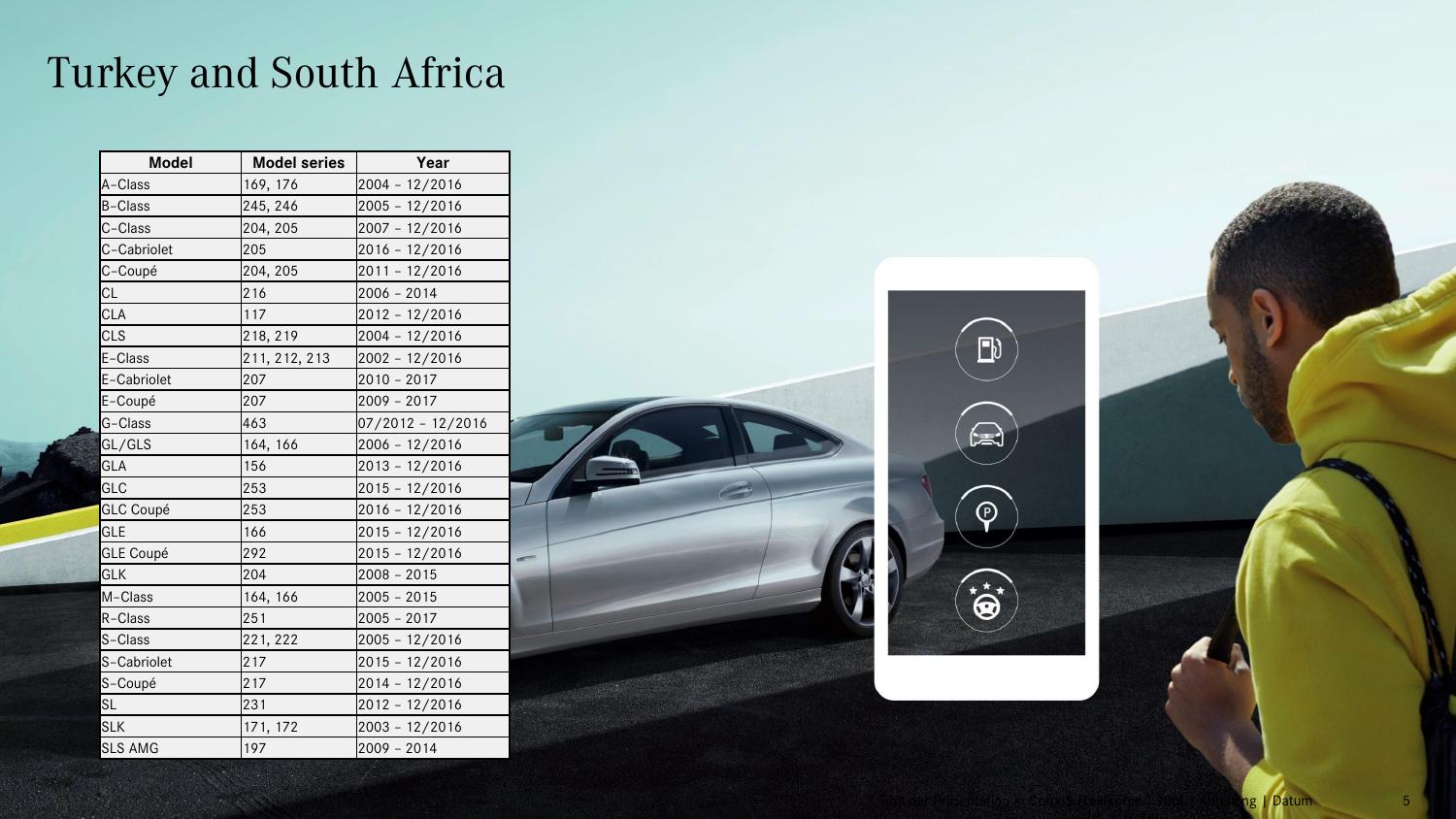#### <span id="page-5-0"></span>Romania and Greece

| <b>Model</b>     | <b>Model series</b> | Year              |
|------------------|---------------------|-------------------|
| A-Class          | 169, 176            | 2004 - 12/2017    |
| B-Class          | 245, 246            | 2005 - 12/2017    |
| C-Class          | 204, 205            | 2007 - 12/2017    |
| C-Cabriolet      | 205                 | $2016 - 12/2017$  |
| C-Coupé          | 204, 205            | 2011 - 12/2017    |
| CL               | 216                 | 2006 - 2014       |
| <b>CLA</b>       | 117                 | 2012 - 12/2017    |
| <b>CLS</b>       | 218, 219            | 2004 - 2017       |
| E-Class          | 211, 212, 213       | 2002 - 12/2017    |
| E-Cabriolet      | 207                 | 2010 - 12/2017    |
| E-Coupé          | 207                 | 2009 - 12/2017    |
| G-Class          | 463                 | 07/2012 - 12/2017 |
| GL/GLS           | 164, 166            | 2006 - 12/2017    |
| GLA              | 156                 | $2013 - 12/2017$  |
| GLC              | 253                 | $2015 - 12/2017$  |
| <b>GLC Coupé</b> | 253                 | $2016 - 12/2017$  |
| <b>GLE</b>       | 166                 | $2015 - 02/2018$  |
| <b>GLE Coupé</b> | 292                 | $2015 - 12/2017$  |
| GLK              | 204                 | $2008 - 2015$     |
| M-Class          | 164, 166            | $2005 - 2015$     |
| R-Class          | 251                 | $2005 - 2017$     |
| S-Class          | 221, 222            | 2005 - 06/2017    |
| S-Cabriolet      | 217                 | $2015 - 06/2017$  |
| S-Coupé          | 217                 | 2014 - 06/2017    |
| <b>SL</b>        | 231                 | $2012 - 12/2017$  |
| SLK/SLC          | 171, 172            | $2003 - 04/2018$  |

| <b>Model</b>   | <b>Model series</b> | Year               |
|----------------|---------------------|--------------------|
| <b>SLS AMG</b> | 197                 | $2009 - 2014$      |
| Sprinter       | 906                 | l2006 – 2018       |
| V-Class        | 447                 | $[2014 - 03/2018]$ |
| Viano/Vito     | 639                 | 11/2010 - 2014     |
| lVito          | 447                 | 2014 - 05/2019     |

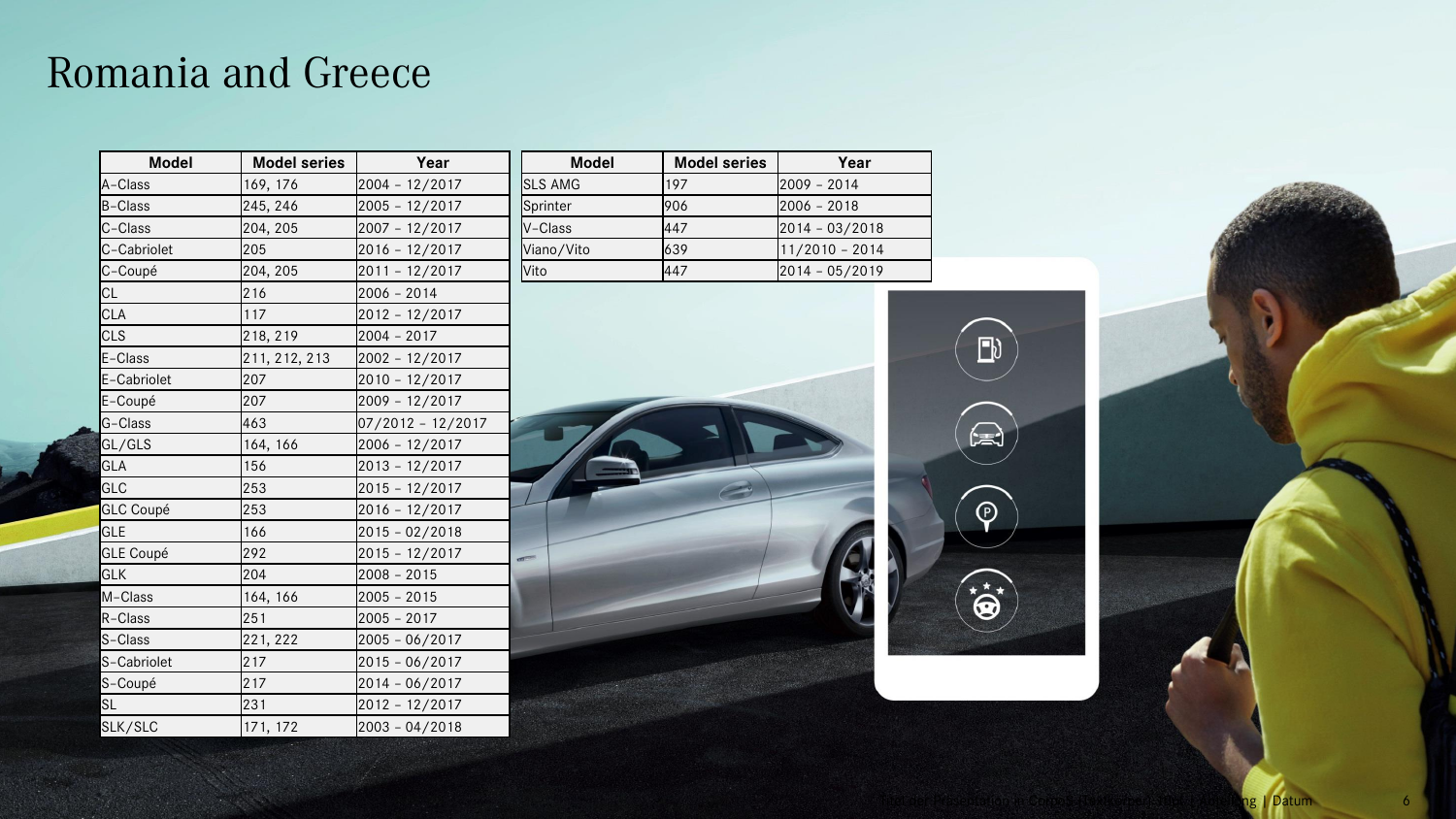#### <span id="page-6-0"></span>Abu Dhabi and Dubai

| <b>Model</b>     | <b>Model series</b> | Year              |
|------------------|---------------------|-------------------|
| A-Class          | 169, 176            | 2004 - 12/2017    |
| <b>B-Class</b>   | 245, 246            | 2005 - 12/2017    |
| C-Class          | 204, 205            | 2007 - 12/2017    |
| C-Cabriolet      | 205                 | 2016 - 12/2017    |
| C-Coupé          | 204, 205            | 2011 - 12/2017    |
| CL               | 216                 | $2006 - 2014$     |
| <b>CLA</b>       | 117                 | 2012 - 12/2017    |
| <b>CLS</b>       | 218, 219            | $2004 - 2017$     |
| E-Class          | 211, 212, 213       | 2002 - 12/2017    |
| E-Cabriolet      | 207                 | 2010 - 12/2017    |
| E-Coupé          | 207                 | 2009 - 12/2017    |
| G-Class          | 463                 | 07/2012 - 12/2017 |
| GL/GLS           | 164, 166            | $2006 - 12/2017$  |
| GLA              | 156                 | 2013 - 12/2017    |
| GLC              | 253                 | $2015 - 12/2017$  |
| <b>GLC Coupé</b> | 253                 | 2016 - 12/2017    |
| <b>GLE</b>       | 166                 | $2015 - 02/2018$  |
| <b>GLE Coupé</b> | 292                 | $2015 - 12/2017$  |
| <b>GLK</b>       | 204                 | $2008 - 2015$     |
| M-Class          | 164, 166            | $2005 - 2015$     |
| R-Class          | 251                 | $2005 - 2017$     |
| S-Class          | 221, 222            | 2005 - 06/2017    |
| S-Cabriolet      | 217                 | $2015 - 06/2017$  |
| S-Coupé          | 217                 | 2014 - 06/2017    |
| <b>SL</b>        | 231                 | $2012 - 12/2017$  |
| SLK/SLC          | 171, 172            | $2003 - 04/2018$  |

| <b>Model</b>   | <b>Model series</b> | Year           |
|----------------|---------------------|----------------|
| <b>SLS AMG</b> | 197                 | l2009 – 2014   |
| Sprinter       | 906                 | l2006 – 2018   |
| $V$ -Class     | 447                 | as of 2014     |
| Viano/Vito     | 639                 | 11/2010 - 2014 |
| <b>Vito</b>    | 447                 | las of 2014    |



 $\blacksquare$  Datum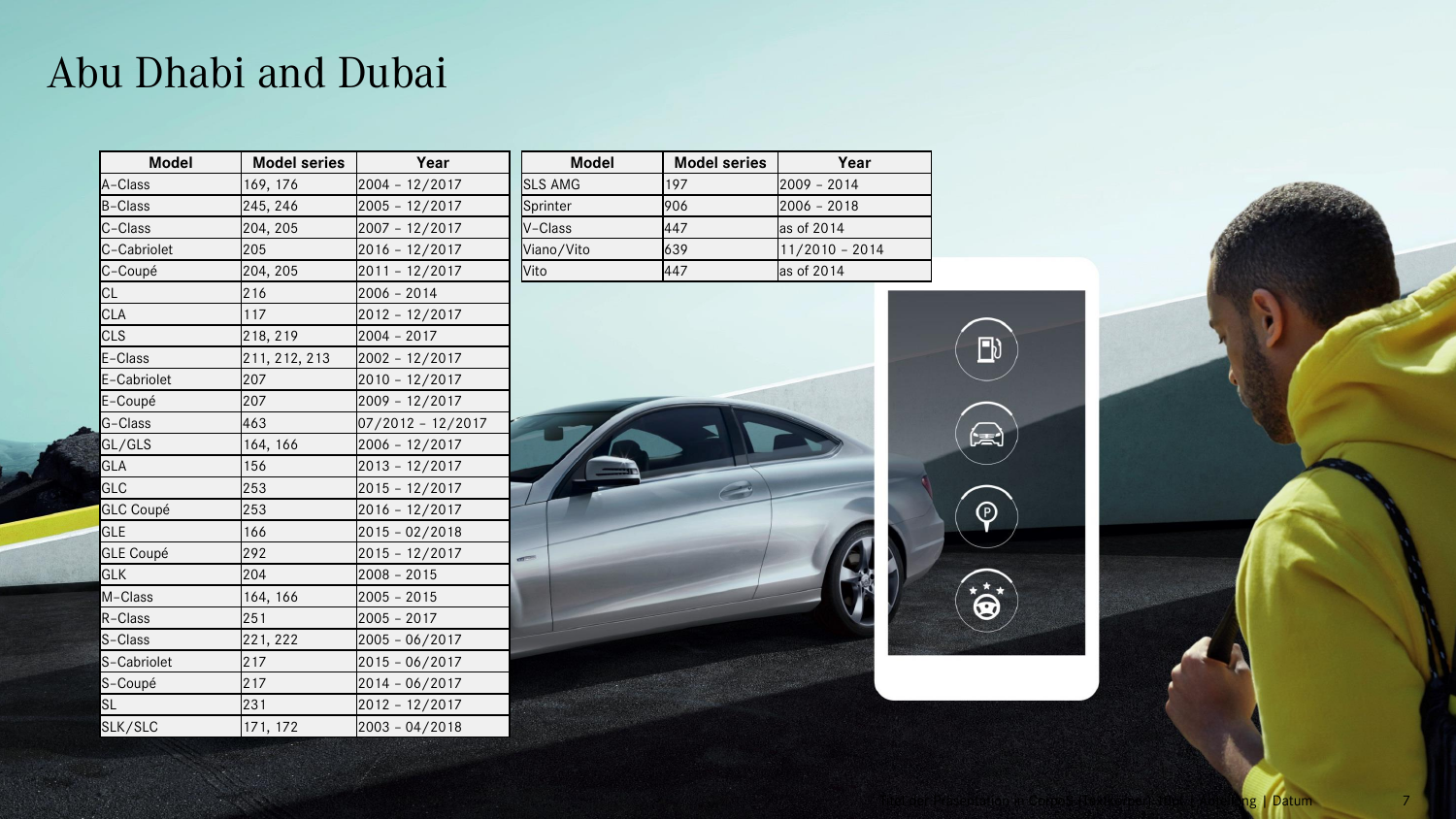#### <span id="page-7-0"></span>South Korea

| <b>Model</b>        | <b>Model series</b> | Year                |
|---------------------|---------------------|---------------------|
| A-Class             | 169, 176            | 2004 - 2018         |
| <b>B-Class</b>      | 245, 246            | 2005 - 09/2018      |
| C-Class             | 204, 205            | 2007 - 05/2017      |
| C-Cabriolet         | 205                 | $2016 - 12/2017$    |
| C-Coupé             | 204, 205            | 2011 - 05/2017      |
| <b>CL</b>           | 216                 | 2006 - 2014         |
| CLA                 | 117                 | as of 2012          |
| <b>CLS</b>          | 218, 219            | 2004 - 2017         |
| E-Class             | 211, 212, 213       | 2002 - 05/2017      |
| <b>IE-Cabriolet</b> | 207                 | 2010 - 2017         |
| E-Coupé             | 207                 | 2009 - 2017         |
| G-Class             | 463                 | $07/2012 - 04/2018$ |
| GL/GLS              | 164, 166            | 2006 - 12/2018      |
| GLA                 | 156                 | as of 2013          |
| GLC                 | 253                 | $2015 - 05/2017$    |
| <b>GLC Coupé</b>    | 253                 | $2016 - 05/2017$    |
| <b>GLE</b>          | 166                 | $2015 - 08/2018$    |
| GLE Coupé           | 292                 | as of 2015          |
| <b>GLK</b>          | 204                 | 2008 - 2015         |
| M-Class             | 164, 166            | 2005 - 2015         |
| R-Class             | 251                 | $2005 - 2017$       |
| S-Class             | 221, 222            | 2005 - 06/2017      |
| S-Cabriolet         | 217                 | $2015 - 06/2017$    |
| S-Coupé             | 217                 | 2014 - 06/2017      |
| <b>SL</b>           | 231                 | as of 2012          |
| SLK/SLC             | 171, 172            | as of 2003          |
| <b>SLS AMG</b>      | 197                 | 2009 - 2014         |





ng <mark>| D</mark>atum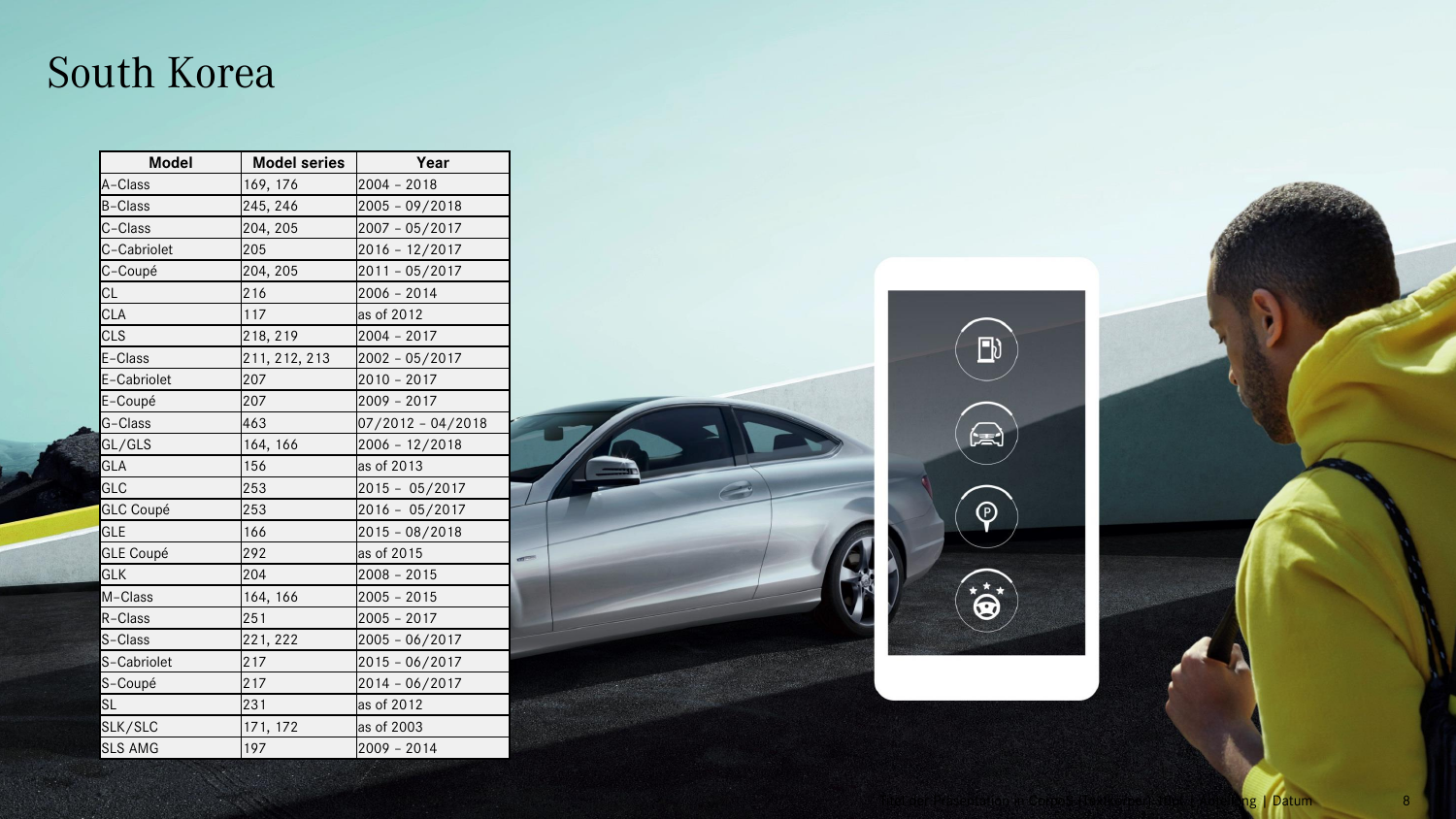<span id="page-8-0"></span>Japan

| <b>Model</b>     | <b>Model series</b> | Year                |
|------------------|---------------------|---------------------|
| A-Class          | 169, 176            | $2004 - 2018$       |
| B-Class          | 245, 246            | $2005 - 09/2018$    |
| C-Class          | 204, 205            | 2007 - 05/2017      |
| C-Cabriolet      | 205                 | $2016 - 12/2017$    |
| C-Coupé          | 204, 205            | 2011 - 05/2017      |
| CL               | 216                 | $2006 - 2014$       |
| <b>CLA</b>       | 117                 | as of 2012          |
| <b>CLS</b>       | 218, 219            | $2004 - 2017$       |
| E-Class          | 211, 212, 213       | 2002 - 05/2017      |
| E-Cabriolet      | 207                 | $2010 - 2017$       |
| E-Coupé          | 207                 | 2009 - 2017         |
| G-Class          | 463                 | $07/2012 - 04/2018$ |
| GL/GLS           | 164, 166            | 2006 - 12/2018      |
| GLA              | 156                 | as of 2013          |
| GLC              | 253                 | $2015 - 05/2017$    |
| <b>GLC Coupé</b> | 253                 | 2016 - 05/2017      |
| <b>GLE</b>       | 166                 | $2015 - 08/2018$    |
| <b>GLE Coupé</b> | 292                 | as of 2015          |
| <b>GLK</b>       | 204                 | $2008 - 2015$       |
| M-Class          | 164, 166            | $2005 - 2015$       |
| R-Class          | 251                 | $2005 - 2017$       |
| S-Class          | 221, 222            | 2005 - 06/2017      |
| S-Cabriolet      | 217                 | $2015 - 06/2017$    |
| S-Coupé          | 217                 | 2014 - 06/2017      |
| SL               | 231                 | as of 2012          |
| SLK/SLC          | 171, 172            | as of 2003          |

| <b>Model</b>   | <b>Model series</b> | Year           |
|----------------|---------------------|----------------|
| <b>SLS AMG</b> | 197                 | l2009 - 2014   |
| Sprinter       | 906                 | l2006 – 2018   |
| V-Class        | 447                 | as of 2014     |
| Viano/Vito     | 639                 | 11/2010 - 2014 |
| Vito           | 447                 | as of 2014     |



ng | Datum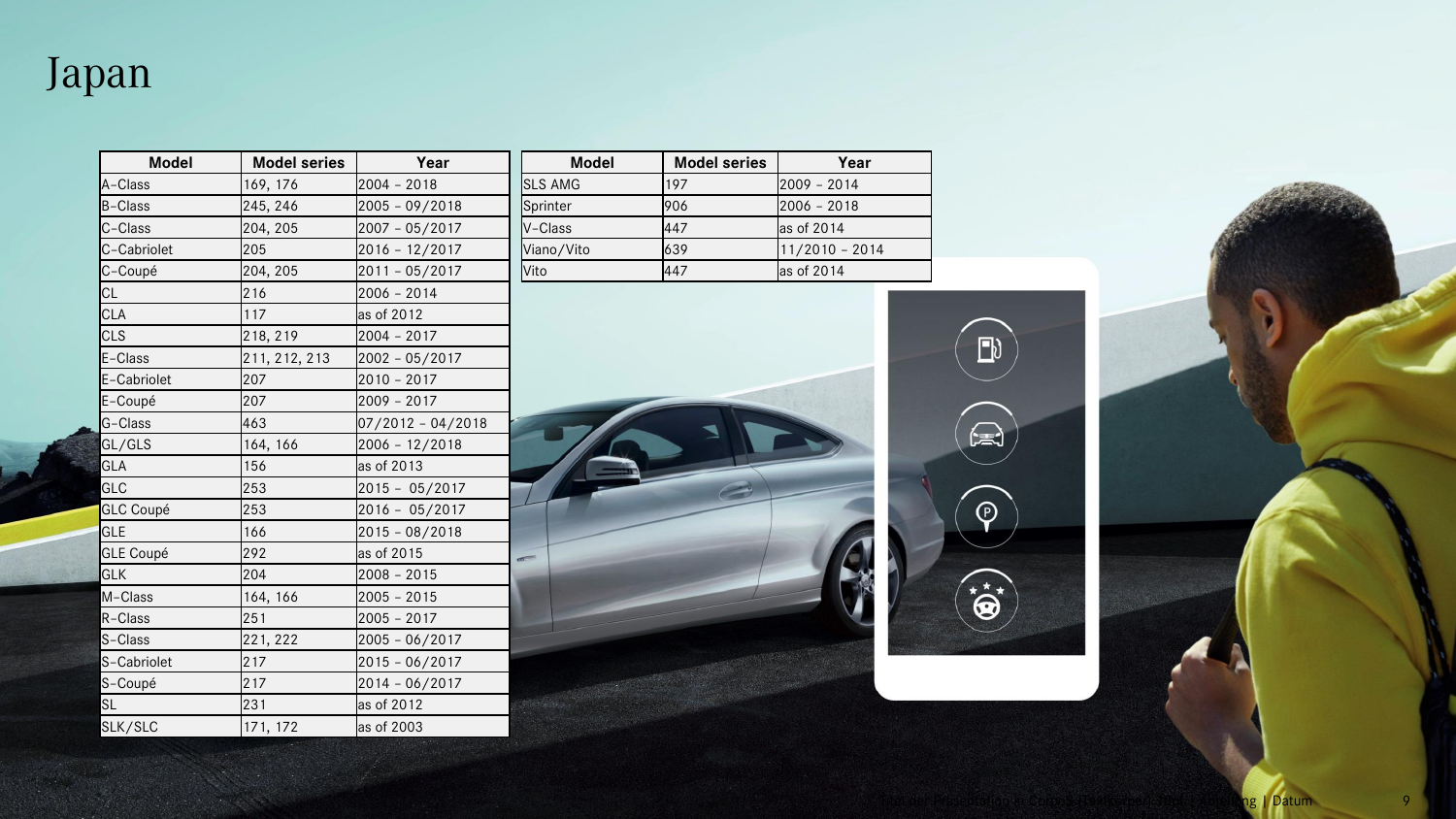#### <span id="page-9-0"></span>Russia

| <b>Model</b>     | <b>Model series</b> | Year              |
|------------------|---------------------|-------------------|
| A-Class          | 169, 176            | $2004 - 2018$     |
| B-Class          | 245, 246            | 2005 - 09/2018    |
| C-Class          | 204, 205            | 2007 - 06/2018    |
| C-Cabriolet      | 205                 | 2016 - 06/2018    |
| C-Coupé          | 204, 205            | 2011-06/2018      |
| CL               | 216                 | 2006 - 2014       |
| <b>CLA</b>       | 117                 | 2012 - 09/2018    |
| <b>CLS</b>       | 218, 219            | $2004 - 2017$     |
| E-Class          | 211, 212, 213       | 2002 - 09/2018    |
| E-Cabriolet      | 207                 | $2010 - 2017$     |
| E-Coupé          | 207                 | 2009 - 2017       |
| G-Class          | 463                 | 07/2012 - 06/2018 |
| GL/GLS           | 164, 166            | 2006 - 09/2018    |
| GLA              | 156                 | 2013 - 09/2018    |
| GLC              | 253                 | 2015 - 06/2018    |
| <b>GLC Coupé</b> | 253                 | $2016 - 06/2018$  |
| GLE              | 166                 | 2015 - 09/2018    |
| <b>GLE Coupé</b> | 292                 | 2015 - 09/2018    |
| <b>GLK</b>       | 204                 | $2008 - 2015$     |
| M-Class          | 164, 166            | $2005 - 2015$     |
| R-Class          | 251                 | $2005 - 2017$     |
| S-Class          | 221, 222            | $2005 - 06/2018$  |
| S-Cabriolet      | 217                 | 2015 - 06/2018    |
| S-Coupé          | 217                 | $2014 - 06/2018$  |
| SL               | 231                 | as of 2012        |
| SLK/SLC          | 171, 172            | as of 2003        |

| <b>Model</b>    | <b>Model series</b> | Year         |
|-----------------|---------------------|--------------|
| <b>ISLS AMG</b> | 197                 | l2009 - 2014 |
| <b>N-Class</b>  | 447                 | as of 2014   |
| <b>Nito</b>     | 447                 | as of 2014   |
| X-Class         | 470                 | as of 2019   |

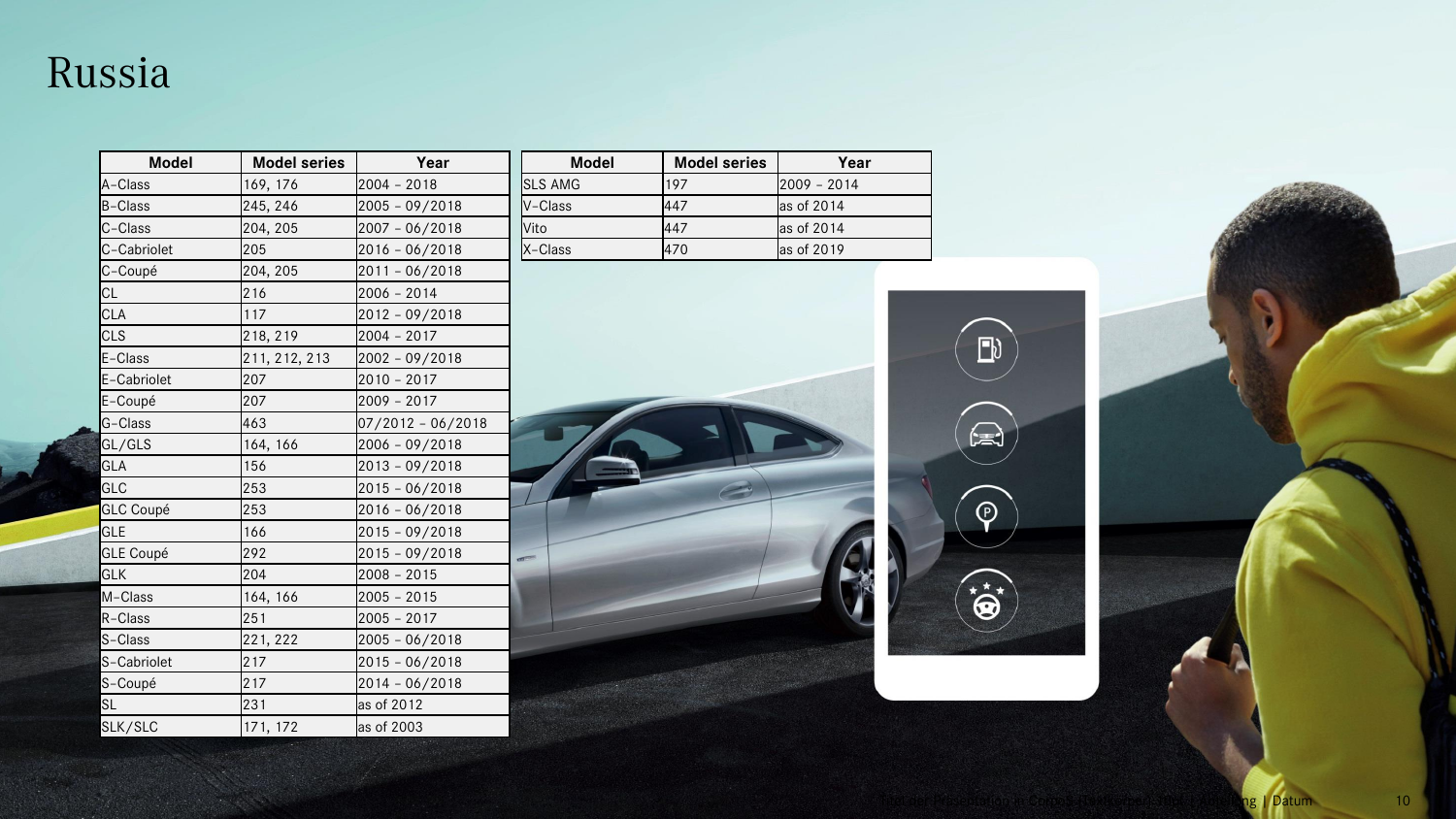### <span id="page-10-0"></span>Australia and New Zealand

| <b>Model</b>     | <b>Model series</b> | Year                |
|------------------|---------------------|---------------------|
| A-Class          | 169, 176            | $2004 - 2018$       |
| <b>B-Class</b>   | 245, 246            | as of 2005          |
| C-Class          | 204, 205            | $2007 - 12/2018$    |
| C-Cabriolet      | 205                 | 2016 - 12/2018      |
| C-Coupé          | 204, 205            | 2011 - 12/2018      |
| CL               | 216                 | 2006 - 2014         |
| <b>CLA</b>       | 117                 | as of 2012          |
| CLS              | 218, 219            | $2004 - 2017$       |
| E-Class          | 211, 212, 213       | 2002 - 12/2018      |
| E-Cabriolet      | 207                 | $2010 - 2017$       |
| E-Coupé          | 207                 | $2009 - 2017$       |
| G-Class          | 463                 | $07/2012 - 06/2018$ |
| GL/GLS           | 164, 166            | $2006 - 2018$       |
| GLA              | 156                 | as of 2013          |
| GLC              | 253                 | as of 2015          |
| <b>GLC Coupé</b> | 253                 | as of 2016          |
| GLE              | 166                 | $2015 - 2018$       |
| <b>GLE Coupé</b> | 292                 | as of 2015          |
| M-Class          | 164, 166            | $2005 - 2015$       |
| R-Class          | 251                 | $2005 - 2017$       |
| S-Class          | 221, 222            | 2005 - 12/2018      |
| S-Cabriolet      | 217                 | 2015 - 12/2018      |
| S-Coupé          | 217                 | 2014 - 12/2018      |
| SL               | 231                 | as of 2012          |
| SLK/SLC          | 171, 172            | as of 2003          |
| <b>SLS AMG</b>   | 197                 | $2009 - 2014$       |



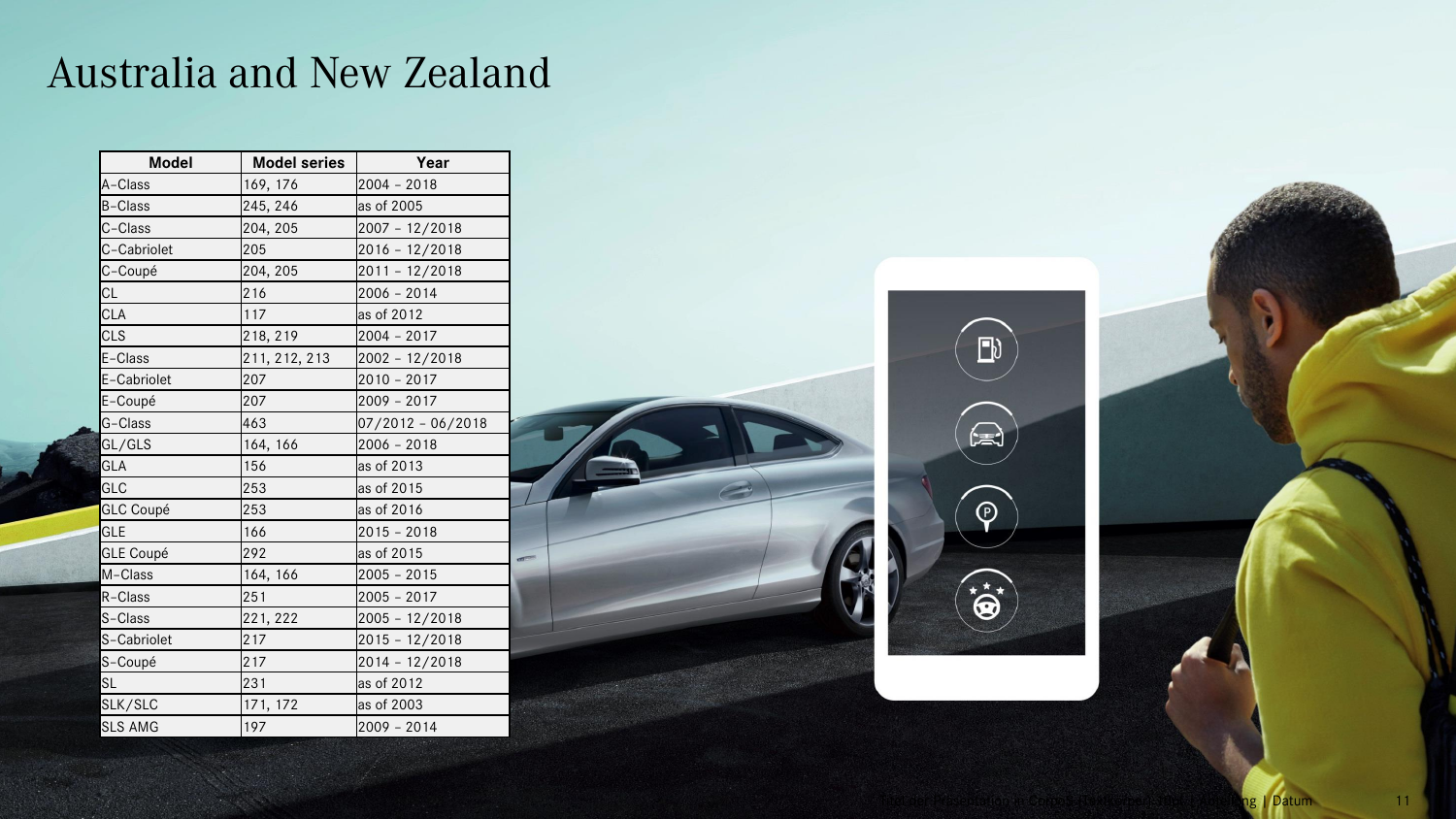#### <span id="page-11-0"></span>Thailand

| <b>Model</b>     | <b>Model series</b> | Year                |
|------------------|---------------------|---------------------|
| A-Class          | 169, 176            | $2004 - 2018$       |
| <b>B-Class</b>   | 245, 246            | 2005 - 2019         |
| C-Class          | 204, 205            | 2007 - 04/2019      |
| C-Cabriolet      | 205                 | 2016 - 04/2019      |
| C-Coupé          | 204, 205            | 2011-04/2019        |
| <b>CL</b>        | 216                 | $2006 - 2014$       |
| <b>CLA</b>       | 117                 | $2012 - 2019$       |
| <b>CLS</b>       | 218, 219            | $2004 - 2017$       |
| E-Class          | 211, 212, 213       | 2002 - 04/2019      |
| E-Cabriolet      | 207                 | 2010 - 2017         |
| E-Coupé          | 207                 | $2009 - 2017$       |
| G-Class          | 463                 | $07/2012 - 06/2018$ |
| GL/GLS           | 164, 166            | $2006 - 2018$       |
| GLA              | 156                 | as of 2013          |
| GLC              | 253                 | as of 2015          |
| <b>GLC Coupé</b> | 253                 | as of 2016          |
| <b>GLE</b>       | 166                 | $2015 - 2018$       |
| GLE Coupé        | 292                 | $2015 - 2019$       |
| <b>GLK</b>       | 204                 | $2008 - 2015$       |
| M-Class          | 164, 166            | $2005 - 2015$       |
| R-Class          | 251                 | $2005 - 2017$       |
| S-Class          | 221, 222            | 2005 - 04/2019      |
| S-Cabriolet      | 217                 | as of 2015          |
| S-Coupé          | 217                 | as of 2014          |
| <b>SL</b>        | 231                 | as of 2012          |
| SLK/SLC          | 171, 172            | as of 2003          |
| <b>SLS AMG</b>   | 197                 | $2009 - 2014$       |





Titel der Präsentation in CorpoR (Text) | Datum 12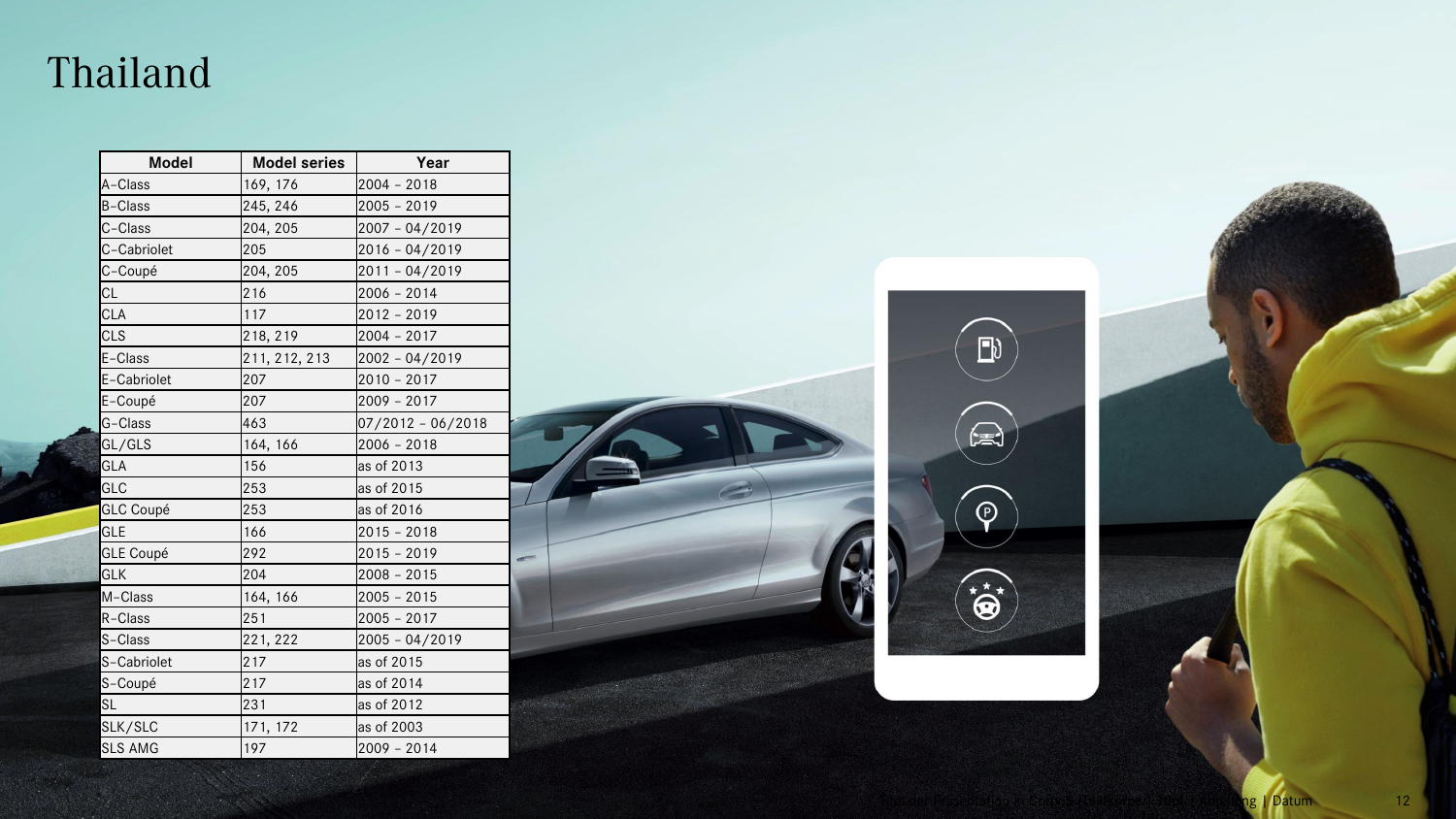# <span id="page-12-0"></span>Malaysia

| <b>Model</b>     | <b>Model series</b> | Year                |
|------------------|---------------------|---------------------|
| A-Class          | 169, 176            | $2004 - 2018$       |
| B-Class          | 245, 246            | $2005 - 2019$       |
| C-Class          | 204, 205            | 2007 - 06/2019      |
| C-Cabriolet      | 205                 | 2016 - 06/2019      |
| C-Coupé          | 204, 205            | 2011-06/2019        |
| CL               | 216                 | $2006 - 2014$       |
| CLA              | 117                 | $2012 - 2019$       |
| CLS              | 218, 219            | $2004 - 2017$       |
| E-Class          | 211, 212, 213       | 2002 - 06/2019      |
| E-Cabriolet      | 207                 | $2010 - 2017$       |
| E-Coupé          | 207                 | 2009 - 2017         |
| G-Class          | 463                 | $07/2012 - 06/2018$ |
| GL/GLS           | 164, 166            | $2006 - 2018$       |
| GLA              | 156                 | as of 2013          |
| GLC              | 253                 | 2015 - 06/2019      |
| <b>GLC Coupé</b> | 253                 | $2016 - 06/2019$    |
| GLE              | 166                 | $2015 - 2018$       |
| <b>GLE Coupé</b> | 292                 | 2015 - 2019         |
| <b>GLK</b>       | 204                 | $2008 - 2015$       |
| M-Class          | 164, 166            | $2005 - 2015$       |
| R-Class          | 251                 | $2005 - 2017$       |
| S-Class          | 221, 222            | 2005 - 06/2019      |
| S-Cabriolet      | 217                 | 2015 - 06/2019      |
| S-Coupé          | 217                 | 2014 - 06/2019      |
| SLK/SLC          | 171, 172            | as of 2003          |
| A-Class          | 169, 176            | $2004 - 2018$       |

| Model           | <b>Model series</b> | Year                    |
|-----------------|---------------------|-------------------------|
| <b>ISLS AMG</b> | 197                 | I2009 - 2014            |
| $V$ –Class      | 447                 | $\textsf{las of } 2014$ |